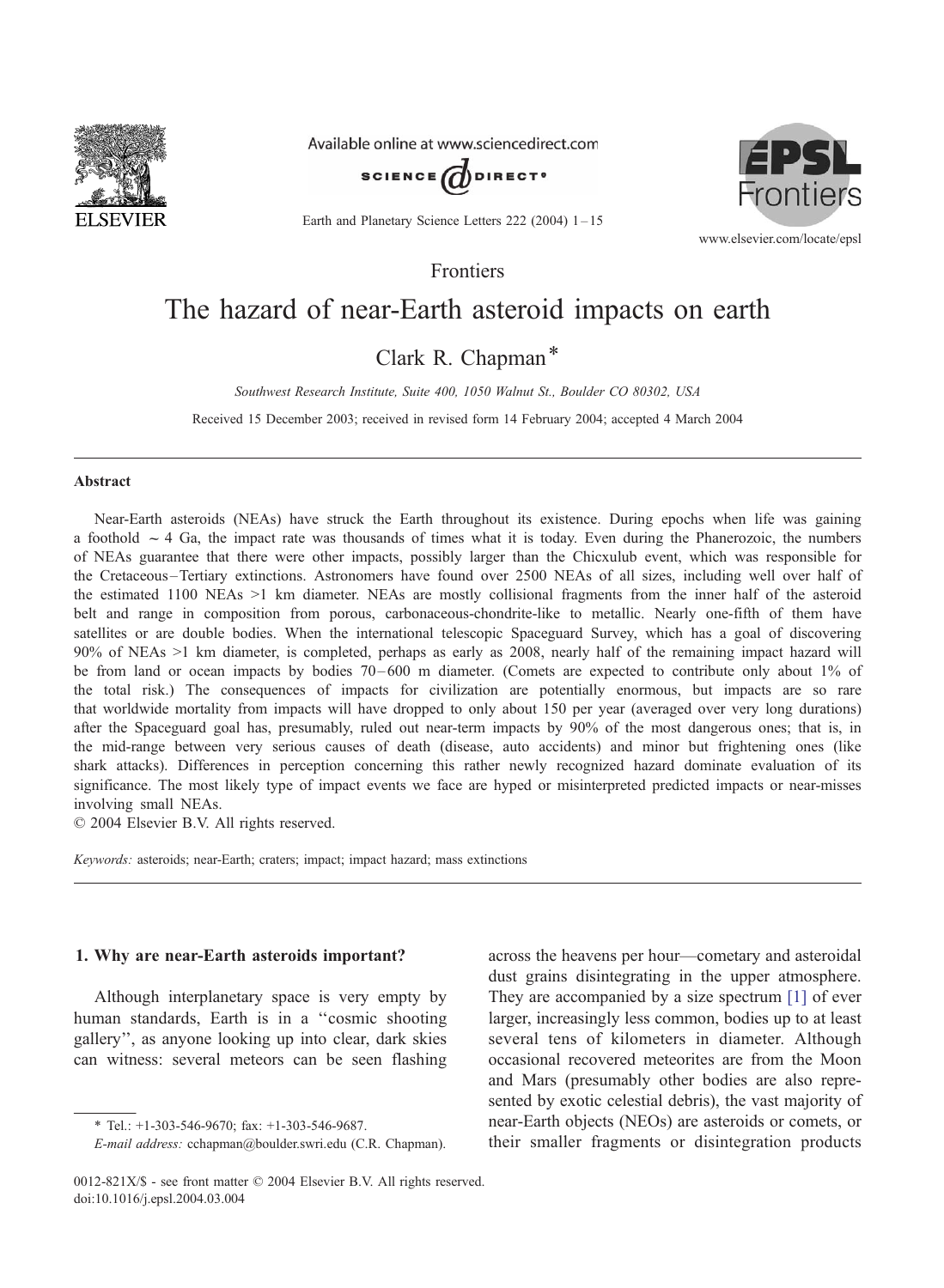called ''meteoroids'' (which are called ''meteors'' while in the atmosphere and ''meteorites'' when on the ground).

There is scientific consensus that the planets grew, in part, from the accumulation of much smaller objects called ''planetesimals'' [\[2\].](#page-12-0) When the epoch of planetary accretion was largely over, numerous planetesimals remained in orbit around the Sun. By convention, those in and inside of Jupiter's orbit are called ''asteroids'' and those farther out ''comets'', although each group is subdivided into specific orbital classes; comets generally have more volatiles than the more rocky or metallic asteroids, although primitive asteroids could be volatile-rich at depth. The dominant asteroid reservoirs are in a large torus called the main asteroid belt and in two groups of ''Trojans'' averaging  $60^\circ$  ahead of and behind Jupiter in its orbit. The chief known comet reservoirs are the Kuiper Belt and associated scattered disk (beyond Neptune's orbit) and the much more distant spherical halo of comets, called the ''Oort Cloud''.

Comets, asteroids and meteoroids slowly leak from these reservoirs, generally due to chaotic dynamics near planetary resonances (distances from the Sun where a small body has an orbital period that is a simple fraction of the orbital period of a planet), facilitated by collisions and other minor orbital perturbations (e.g., the Yarkovsky Effect, which is a force on a small body due to asymmetric re-radiation of absorbed sunlight on the warmer ''afternoon'' side of a spinning asteroid [\[3\]\)](#page-12-0). Some dislodged bodies soon arrive in the terrestrial planet zone, becoming NEOs. Comets rapidly disintegrate as their volatiles are exposed to the Sun. Near-Earth asteroids (NEAs), especially those with orbital aphelia (farthest point from the Sun of an elliptical orbit) remaining out in the asteroid belt, continue to suffer occasional collisional fragmentation. NEAs are in comparatively transient orbits, typically encountering the Sun, or more unusually a terrestrial body, or being ejected from the solar system on hyperbolic orbits, on timescales of a few million years; they are continually being replenished from their reservoirs. There may be roughly equal numbers of comets and NEAs among NEOs larger than several kilometers in diameter, and comets and asteroids may be roughly equal sources of [meteor-producing interplanetary dust particles \(see](#page-12-0) [4] for a critical evaluation). But throughout the

enormous size range that yields recovered meteorites up to NEAs that threaten civilization, the asteroid belt's inner half is the overwhelmingly dominant reservoir [\[5\].](#page-12-0) Therefore, comets, which are estimated to contribute only 1% of the total risk [\[6\],](#page-12-0) are not emphasized in this review.

This impact environment has existed for the past 3.5 Gyr, according to the terrestrial crater record as well as the lunar chronology derived from associating datable lunar samples with cratered units on the Moon. Generally, the average Earth/Moon impact rate has varied little more than a factor of two during that time, although brief spikes in cratering rate (e.g., by a "comet shower") must have happened (e.g., [\[7\]\)](#page-12-0). Prior to 3.8 Ga, the impact environment was very different. About a dozen huge lunar basins formed from the time of Nectaris (dated at  $3.90 - 3.92$  Ga, although possibly as old as 4.1 Ga) until the last one (Orientale) at  $\sim$  3.82 Ga, implying an abrupt decay and cessation of whatever source of objects produced that Late Heavy Bombardment (LHB). (About twice as many observable basins, and presumably others now erased, formed before Nectaris, but it is controversial whether there was a lull in impact rate before a "cataclysm" [\[8\]](#page-13-0) or instead a generally high bombardment rate persisted since lunar crustal solidification, followed by a rapid decline from  $\sim$  3.9 to  $\sim$  3.82 Ga [\[9\].](#page-13-0)) In any case, there can be no remnant today of any such short-lived population and, presumably, other now-decayed populations of NEOs may have existed during the first aeon of Earth's existence, due to rearrangements or late formations of planets, which could have stirred up small-body populations [\[10\]](#page-13-0) or due to tidal or collision break-ups of an Earthapproaching body. Whatever else might have happened, the observed lunar LHB alone would have subjected the Earth, for  $\sim$  50 Myr, to a bombardment rate *thousands* of times that of today, with pivotal implications for the origin and early evolution of life.

Even at the low modern impact rate, impacts happen often enough to affect profoundly the evolution of life (e.g., the Chicxulub impact 65 Myr ago, dominantly responsible for the  $K-T$  mass extinction). Because of the comparatively short timespan of human lives and even of civilization, the importance of impacts as a modern hazard is debatable. Below, I argue that the impact hazard is significant in the context of other man-made and natural hazards that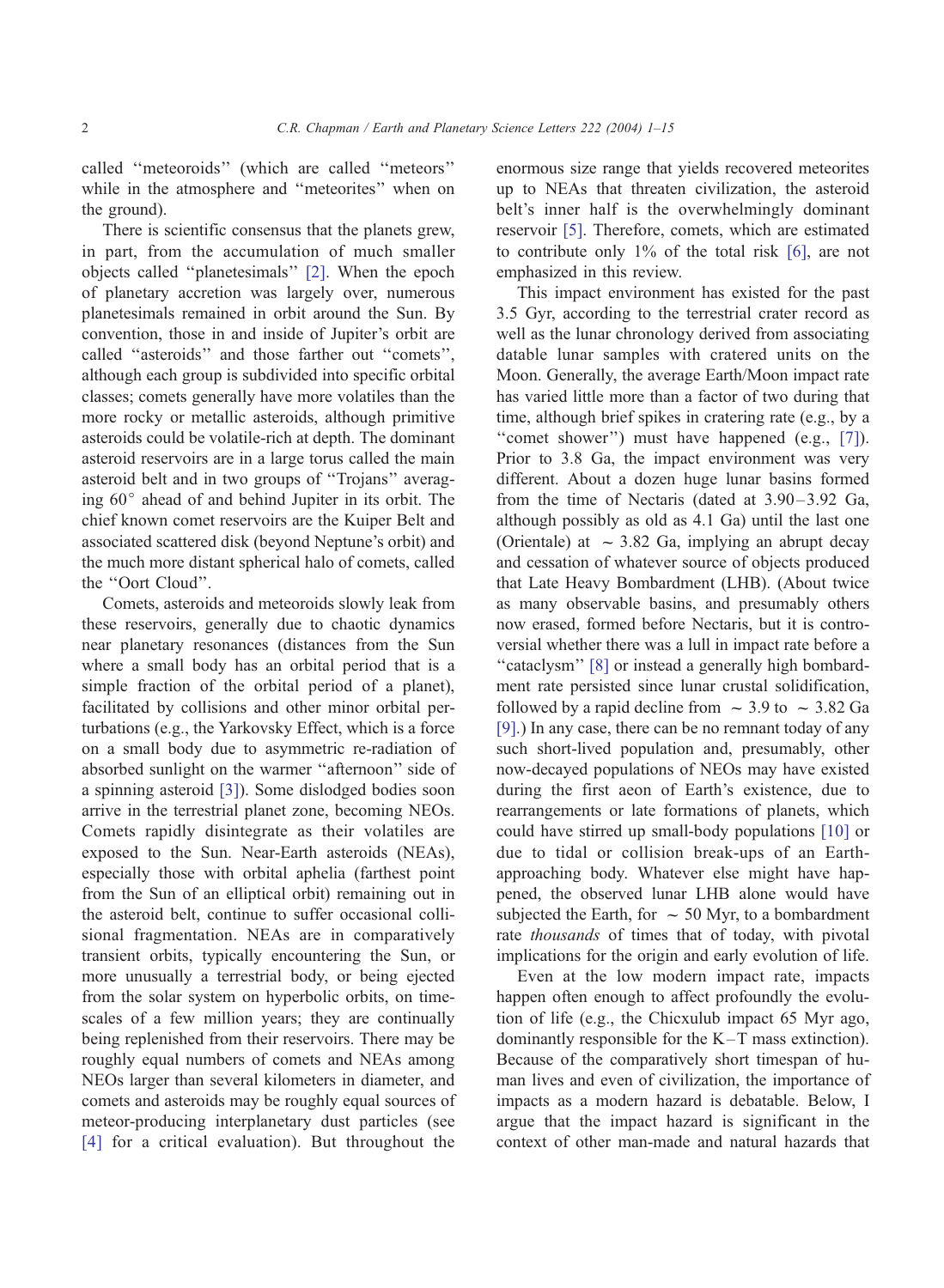society takes seriously, although impacts are obviously far less important than the chief issues affecting our lives. Of course, NEAs have other vital virtues. They and their accompanying meteoroids bring samples from far-flung locations in the solar system to terrestrial laboratories for analysis and they leave traces in ancient impact craters and basins on the Earth and the Moon, permitting broad insights into primordial and recent processes operating in the inner solar system. In the future, NEAs may provide way-stations for astronauts en route to Mars or elsewhere; they also may provide raw materials for utilization in space.

## 2. Historical recognition of the impact hazard

Ideas that comets might be dangerous date back at least to the 17th century, when Edmond Halley is said to have addressed the Royal Society and speculated that the Caspian Sea might be an impact scar [\[11\].](#page-13-0) The physical nature of comets remained poorly understood, however, until the mid-20th century. The first NEA (Eros) was not discovered until 1898 and the first NEA that actually crosses Earth's orbit (Apollo) was not found until 1932. By the 1940s, three Earthcrossing NEAs had been found, their basic rocky nature and relationship to meteorites was appreciated, and it was possible to estimate, albeit crudely, their impact rate [\[12\].](#page-13-0) The actual damage that a NEA impact might cause on Earth was concretely described by Baldwin [\[13\],](#page-13-0) a leading advocate for the impact origin of lunar craters. Later, Öpik [\[14\]](#page-13-0) (who understood both orbital dynamics and impact physics) proposed that NEA impacts might account for mass extinctions in the Earth's paleontological record. Around the same time, Shoemaker [\[15\]](#page-13-0) firmly established the impact origin of Meteor Crater in Arizona.

Despite the prescience of these early planetary science pioneers, it was not only a cultural but a scientific shock when Mariner 4's first photographs of the Martian surface revealed it to be covered by craters [\[16\];](#page-13-0) a decade later, Mariner 10 found the same on Mercury. Although some fictional accounts of impact catastrophes were published in the 1970s, it was not until 1980/1981 that two events crystallized in the minds of many scientists both the dramatic effects on Earth history and the modern threat posed by impacts. First was publication [\[17\]](#page-13-0) of the Alvarez et al.'s hypothesis for the  $K-T$  boundary and second was a Snowmass, CO, NASA-sponsored workshop entitled ''Collision of Asteroids and Comets with the Earth: Physical and Human Consequences'', chaired by Eugene Shoemaker. In 1979 and 1980, the Voyagers first encountered Jupiter and Saturn, demonstrating that cratered surfaces extended from Mercury at least out through the giant planets' satellite systems. After a quarter century of space exploration, the particulars of a few NEAs, a few craters on the Earth, and the familiar cratered lunar surface had been linked and generalized to the solar system as a whole. Like any other planet, Earth's surface certainly has been bombarded over the aeons by the same cosmic projectiles.

Even after discovery of the Chicxulub impact structure in Mexico and its temporal simultaneity with the Cretaceous–Tertiary  $(K-T)$  boundary and mass extinctions [\[18\],](#page-13-0) it has taken some earth scientists a while to recognize and accept the statistical inevitability that Earth is struck by asteroids and comets. Each impact, occurring on timescales of tens to hundreds of Myr, liberates tens of millions to billions of megatons (Mt, TNT-equivalent) of energy into the fragile ecosphere, which must have had dramatic consequences every time. A few researchers still consider the Chicxulub impact to be only one of several contributing factors to the  $K-T$  extinctions (e.g., [\[19\]\)](#page-13-0) and direct evidence firmly linking other mass extinctions to impacts is so far either more equivocal than for the  $K-T$ , or altogether lacking. Some geoscientists still think of asteroid impacts as ad hoc explanations for paleontological changes and they resist the logic that earlier, even greater impact catastrophes surely occurred. If the great mass extinctions are not attributed to impacts (e.g., explained instead by episodes of volcanism or sea regressions), one must ask how the huge impacts that must have occurred failed to leave dramatic evidence in the fossil record.

A new thread in public awareness of the modern impact hazard developed in the late 1980s when advanced telescopic search techniques identified NEAs passing by the Earth at distances comparable to that of the Moon. Such ''near misses'' made headlines and also inspired an aerospace organization and the U.S. Congress to mount a political mandate that NASA examine the impact threat and methods for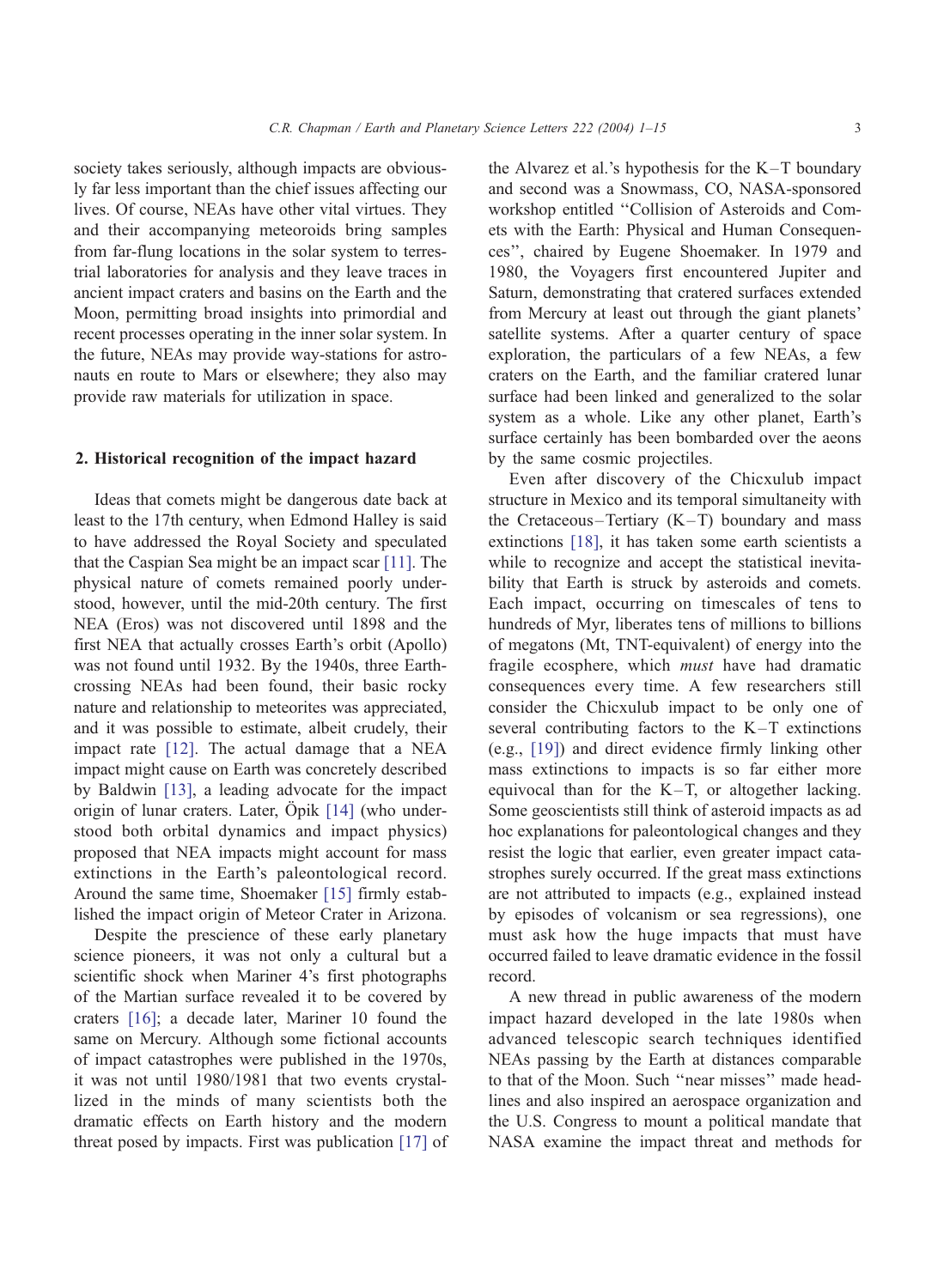mitigating it. This led to the definition [\[20\]](#page-13-0) (and redefinition [\[21\]](#page-13-0) after the dramatic 1994 impacts of Comet Shoemaker-Levy 9 fragments into Jupiter) of the Spaceguard Survey, which NASA formally endorsed in 1998 and committed to discovering 90% of NEAs >1 km diameter within one decade. (Spaceguard is a network of professional observatories, dominated by two 1-m aperture telescopes near Socorro, NM, operated by MIT Lincoln Laboratory (LINEAR), plus amateur and professional observers who follow up the discoveries in order to refine knowledge of NEA orbits.) As larger NEAs are discovered and their orbital paths extrapolated ahead one century are found to pose zero danger of impact, then we are safer: only the remaining, undiscovered asteroids pose a threat. In 2000, the British government established a Task Force on Potentially Hazardous NEOs, which led to a report [\[11\]](#page-13-0) and the establishment of the first governmental organization solely devoted to the impact hazard, the NEO Information Centre. Most recently, as the Spaceguard Survey approaches its goal, NASA tasked a new group (NEO Science Definition Team, SDT) to advise on possibilities of extending NEA searches down to smaller sizes; it reported [\[6\]](#page-12-0) in August 2003.

Funding for research on the modern impact hazard has been minimal, so much of the thinking has taken place in the context of conferences and committee studies rather than comprehensive research programs; reports from these activities, some published as ''grey literature'', others in professional series, constitute the chief sources of information on the topic  $[6,11,20]$ 26]. An extensive literature exists on the role of impacts in Earth's geological and paleontological history; the most recent compendium [\[27\]](#page-13-0) is the fourth in a series of ''Snowbird Conferences'', which commenced in 1981 soon after the publication [\[17\]](#page-13-0) of the Alvarez et al.'s hypothesis. The dynamical and physical properties of NEAs were recently reviewed in several chapters of "Asteroids III" [\[28\].](#page-13-0)

## 3. Physical and dynamical properties of NEAs

NEAs are defined, somewhat arbitrarily, as asteroids whose perihelia (closest orbital distance to the Sun) are  $\leq 1.3$  AU (1 AU = the mean distance of Earth from the Sun). About 20% of NEAs are currently in orbits that can approach the Earth's orbit to within  $\leq 0.05$  AU; these are termed potentially hazardous objects (PHOs). In terms of their origin and physical nature, PHOs are no different from other NEAs; they just happen to come close enough to Earth at the present time so that close planetary encounters could conceivably perturb their orbits so as to permit an actual near-term collision, hence they warrant careful tracking. The Spaceguard search programs (chiefly LINEAR; Lowell Observatory's LONEOS in Flagstaff, AZ; Jet Propulsion Laboratory's Near-Earth Asteroid Tracking [NEAT] in Maui and on Mt. Palomar, CA; and Spacewatch on Kitt Peak, AZ [\[29\]\)](#page-13-0) continue to discover a new NEA every few days. As of February 2004, nearly 2670 NEAs were known (of which nearly 600 were PHOs), which compares with only 18 when the 1981 Snowmass conference met. The census is believed to be complete for NEAs >3 km diameter. The estimated number of NEAs >1 km in diameter (the size for which NASA established Spaceguard's 90% completeness goal by 2008) is  $\sim 1100 \pm 200$ [\[6\],](#page-12-0) of which about 55% had been found by early 2004. As shown in [Fig. 1,](#page-4-0) there is a roughly powerlaw increase in numbers of NEAs with decreasing size (differential power law exponent  $=$   $-$  3.35) down to the billion-or-so NEAs  $\geq 4$  m diameter; 4 m constitutes the annual impact event on Earth with an energy  $\sim$  5 kt [\[30\].](#page-13-0) Frequencies are least secure, with the uncertainties approaching an order of magnitude, for NEAs too rare to be witnessed as bolides (brilliant meteors) but too small to be readily discovered telescopically, e.g.,  $\sim 10-200$  m diameter. This includes objects of the size ( $\sim$  50 m) that produced the dramatic 15 Mt Tunguska lower atmospheric explosion in Siberia as recently as 1908. The expected frequency of Tunguskas is less than once per thousand years; it is odd that the last one was so recent. An alternative possibility is that the destruction of thousands of square kilometers of forest was accomplished by a blast much less energetic than 15 Mt, due to a more common, smaller object (see appendix 4 in  $[6]$ ).

The observed distribution of NEO orbits (characterized by semi-major axis a, eccentricity e and inclination i), after correction for observational biases in discovery, has been modeled in terms of source regions for these bodies within and beyond the aster-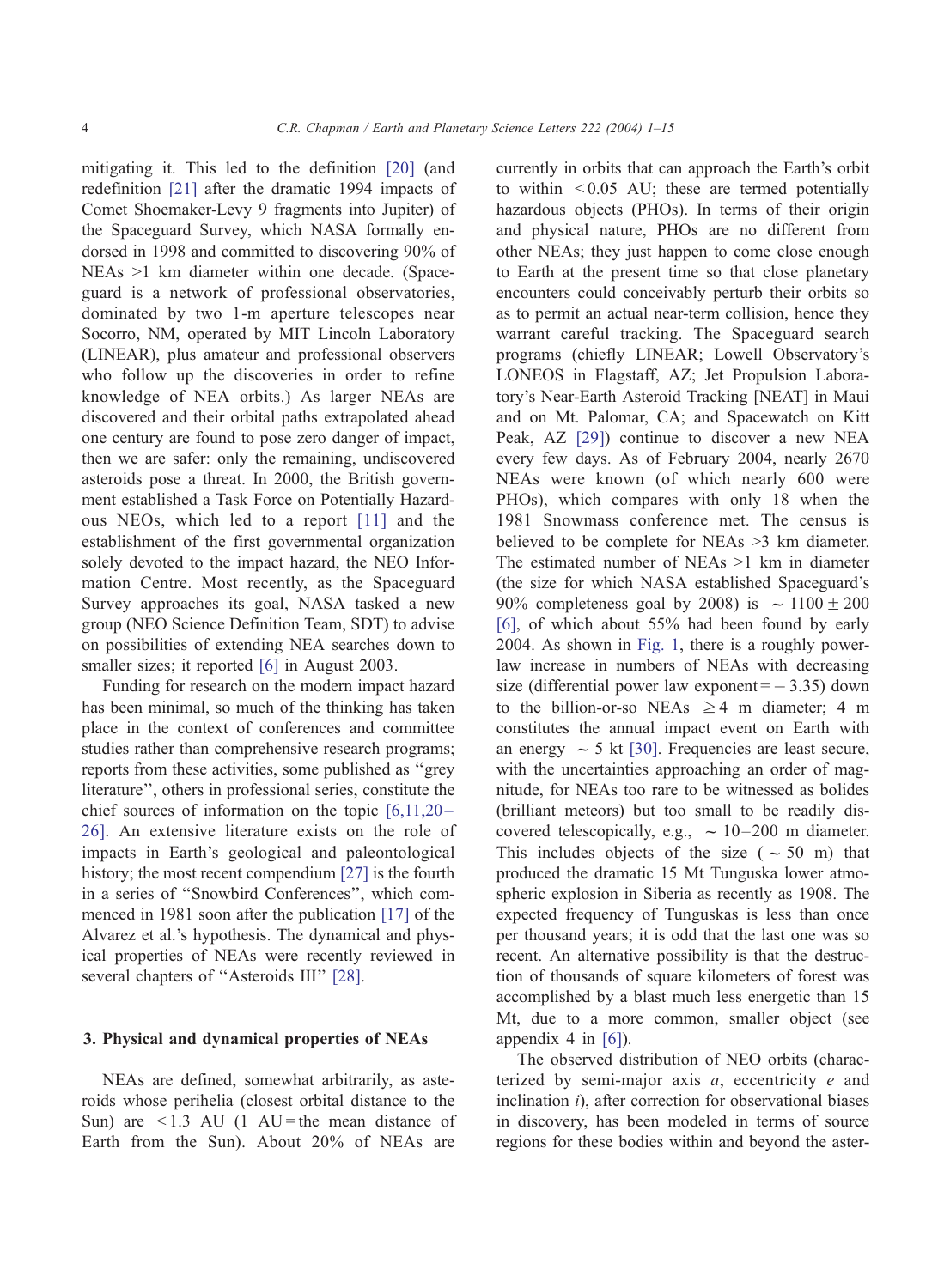<span id="page-4-0"></span>

Fig. 1. Size distribution for cumulative number N of NEAs larger than a particular size, estimated in several ways, chiefly from telescopic search programs [\[6\]](#page-12-0). H is the stellar magnitude of an asteroid at 1 AU distance from both the Sun and the Earth (courtesy of A. Harris).

oid belt [\[5\]](#page-12-0). The result is that  $37 \pm 8\%$  are derived from the  $v_6$  secular resonance (involving the precession rate of Saturn's orbit), which shapes the inner edge of the asteroid torus;  $23 \pm 9\%$  come from the 3:1 resonance with Jupiter (where an asteroid orbits the Sun three times during 1 Jovian year), near 2.5 AU. And  $33 + 3\%$  are derived from hundreds of weaker resonances throughout the asteroid belt (weighted toward the inner belt), in which asteroids gradually drift (by the Yarkovsky Effect) into numerous, weak orbital commensurabilities (ratios of orbital periods) involving Mars, Jupiter, and Saturn; they then chaotically diffuse, often becoming Mars-crossing and finally, after a few tens of Myr, NEAs. Lastly,

 $6 \pm 4\%$  come from the short-period, Jupiter-family comet population (most of these are dormant, inactive comets, but a few have shown cometary activity). The contribution of long-period or new comets (e.g., from the Oort Cloud) to the threatening NEO population has recently [\[6\]](#page-12-0) been assessed to be very low ( $\sim 1\%$ ). Smaller, meteorite-sized bodies are also derived from the inner half of the asteroid belt, by similar dynamical mechanisms, although the Yarkovsky Effect is more important for smaller bodies, which accumulate much of their measured exposures to cosmic rays while moving within the asteroid belt rather than after they are in short-lived orbits that cross terrestrial planet orbits [\[31\].](#page-13-0)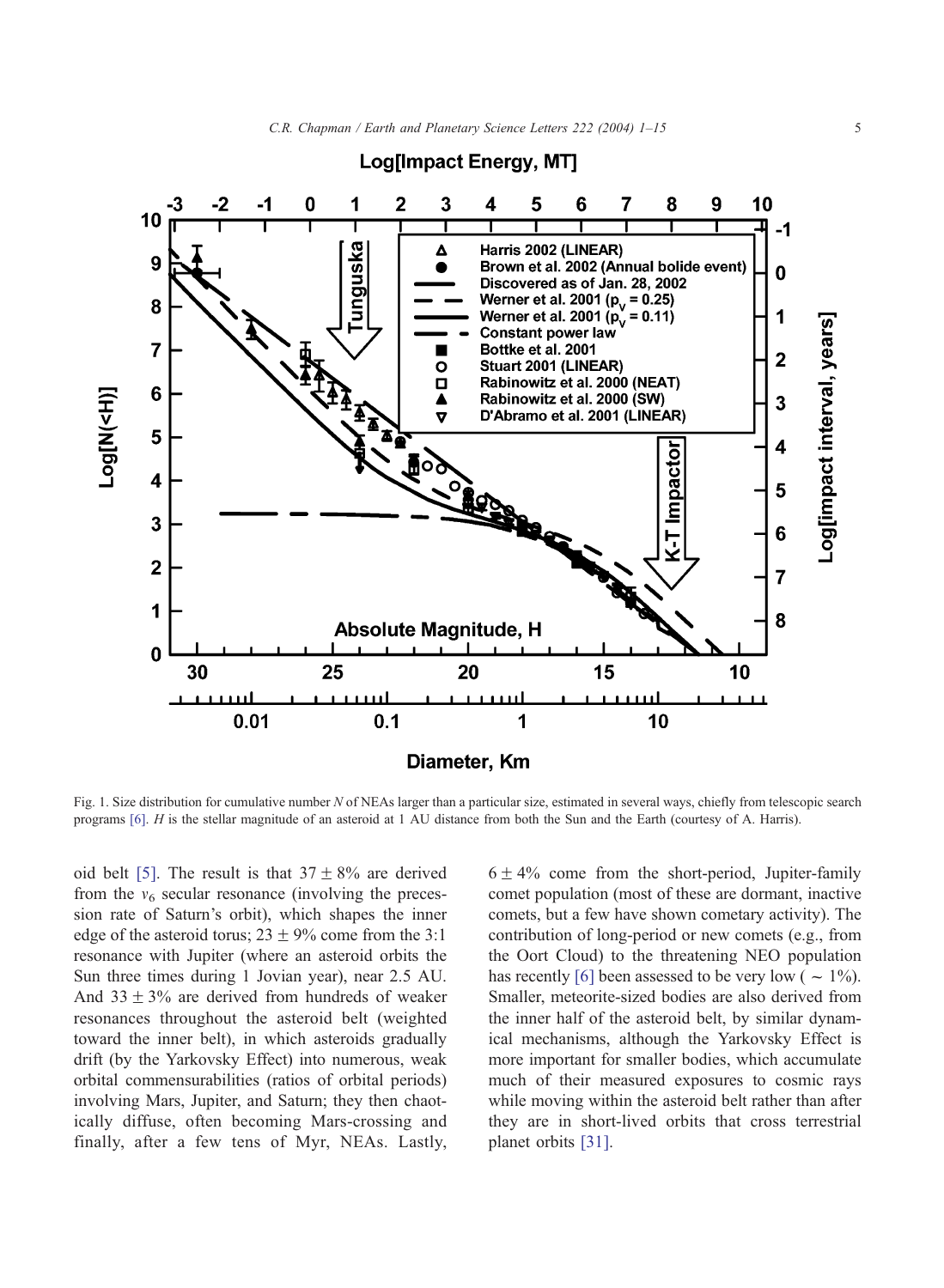Mineralogical compositions of NEAs are assessed from absorption bands and other spectral signatures in reflected visible and near-infrared sunlight, after accounting for modification of the optical properties of surface minerals by the solar wind and micrometeoroid bombardment (''space weathering'', [\[32\]\)](#page-13-0). These spectra are summarized by a colorimetric taxonomy [\[33\];](#page-13-0) the majority are divided between low-albedo types inferred to resemble carbonaceous chondritic meteorites and moderate-albedo types inferred to resemble ordinary chondrites and other stony meteorites. There are some more exotic types, like nickel – iron (metallic) meteorites and basaltic achondrites. Such inferences have been augmented by radar reflection [\[34\]](#page-13-0) (which is especially sensitive to metal content) and confirmed by more detailed close-up examination of the large NEA, Eros, by the NEAR Shoemaker spacecraft [\[35,36\].](#page-13-0) Briefly, NEA colors and spectra, and inferred compositions, appear in proportions similar to those for asteroids in the inner half of the asteroid belt [\[37\],](#page-13-0) consistent with the calculations of main-belt source regions for NEAs summarized above. Thus, accounting for physical processes (like weeding out of weak materials by the Earth's atmosphere), there appears to be compatibility between the compositions of inner-main-belt asteroids, NEAs and the meteorites that fall to Earth. No doubt, some NEAs are made of materials too weak to survive atmospheric passage; these might be dormant or dead comets or unevolved, primitive asteroids, and would be important targets for future investigations by spacecraft.

Our appreciation of the physical configurations of NEAs has undergone a revolution in the past decade. Although it was surmised several decades ago that some NEAs might be double (double craters are common on the Earth, and to varying degrees on the Moon, Venus and Mars [\[38,39\]\)](#page-13-0), only lately has it become clear that nearly 20% of NEAs have satellites or are double bodies. Definitive proof comes from radar delay-Doppler mapping [\[34\]](#page-13-0) (see Fig. 2). But as adaptive optics and other modern techniques (including analysis of ''eclipsing binary'' lightcurves) discover common asteroid duplicity also among mainbelt asteroids, Trojans, and Kuiper Belt objects [\[40\],](#page-13-0) it is clear that small bodies must no longer be assumed to be simple objects. Several independent modes of formation are required to explain all of the double or satellite-containing small-body systems. But break-up by tidal disruption during close passage to a planet (as exemplified by Comet Shoemaker-Levy 9's break-up in 1992 [\[41\]\)](#page-13-0) seems to be the chief process accounting for the high fraction of NEO satellites and double bodies [\[40,42\].](#page-13-0) Clearly, the potential for a threatening NEA to have one or more satellites may complicate a deflection operation.

Tidal break-up is facilitated by another geophysical attribute of NEAs. Long ago, it was proposed [\[43\]](#page-14-0) that larger main-belt asteroids might be ''rubble piles'' because inter-asteroidal collisions sufficiently energetic to fragment them would be insufficient to launch the fragments onto separate heliocentric orbits; instead, the pieces would reaccumulate into a rubble pile. It is now clear, from advanced modelling, that



Fig. 2. Three radar delay-Doppler ''images'', taken over several hours, of the binary asteroid 1999 KW4. The motion of the satellite is evident. Such radar presentations should not be interpreted literally as an image. Nevertheless, it is evident that a smaller object is orbiting the main body (courtesy of Steve Ostro).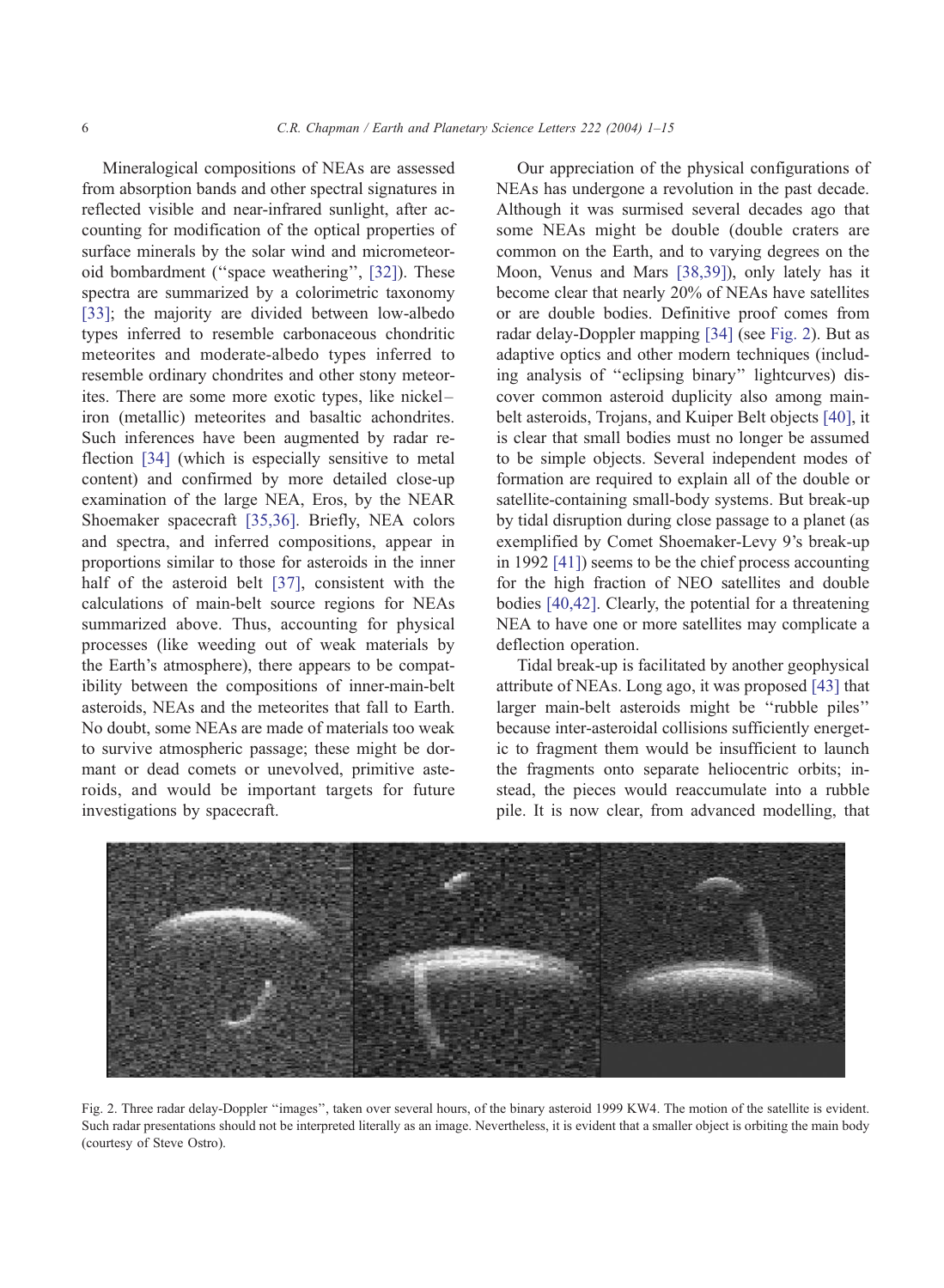most asteroids, including those of sub-kilometer sizes, should be rubble piles or at least battered and badly fractured [\[42\].](#page-13-0) Lightcurves confirm that most NEAs >200 m diameter are weak or cohesionless, while smaller ones are monolithic ''rocks''. No NEA larger than 200 m (nor any main-belt asteroid) rotates faster than  $\sim$  2.2 h, at which a cohesionless, fragmental body would fly apart by centrifugal force. However, all of the nearly dozen NEAs < 200 m diameter with measured lightcurves have spin periods < 2 h, ranging downward to just a couple minutes [\[44\].](#page-14-0) Clearly, the latter are strong, monolithic rocks, while larger NEAs are rubble piles, susceptible to disaggregation by tidal forces during a close passage to Earth or another large planet. Numerical simulations [\[42\]](#page-13-0) show that some such tidal encounters result in double bodies or a dominant body with one or more satellites.

Small-scale surface properties of small, nearly gravitationless NEAs, below the resolution of radar delay-Doppler mapping, remain conjectural, except for Eros, which was imaged down to cm-scales near NEAR Shoemaker's landing site. Pre-NEAR Shoemaker predictions about the small-scale structure of Eros' surface were dramatically incorrect [\[45,46\]:](#page-14-0) unlike the lunar regolith, small  $(< 10$  m diameter) craters are very rare on Eros, whereas boulders and rocks are extremely common. The character of surficial soils and regoliths on smaller NEAs is difficult to predict, but it is important, as all proposed deflection technologies (and mining operations) would have to interact with an NEA's surface, whether to attach a device, burrow into the object, or affect the surface remotely (e.g., by neutron bomb detonation or laser ablation). Probably, the surfaces of rapidly spinning small bodies < 200 m diameter are composed of hard rock (or metal), with only an extremely thin layer of surficial particulates (e.g., bound by electrostatic forces).

#### 4. Past history of impacts on Earth

I now discuss briefly, from a planetary science perspective, the role of impacts on the geological and biological history of our planet. By considering the past, I set the stage for the modern impact hazard. Clearly, impacts dominated the early geological evolution of the surface of our planet until at least 3.8 Ga.

It is almost equally incontrovertible that impacts have continued to interrupt more quiescent evolution of our planet's ecosphere well into the Cenozoic; such impacts will continue, even though other processes (e.g., plate tectonics, volcanism, weathering and erosion) are now more important than localized impacts in shaping geomorphology.

About 170 impact craters have been recognized on Earth [\[47\],](#page-14-0) and perhaps double that number according to private, commercial records. They range from recent, small (tens to hundreds of meters in diameter) impact craters to multi-hundred km structures expressed in the geologic record although lacking crater-like morphology, which has been eroded away. Published ages for some of these impact scars are precise, but others are poorly characterized and often turn out to be erroneous (raising doubts about alleged periodicities in impact rates). The Earth's stratigraphic history is increasingly incomplete for older epochs, but the virtual total loss of datable rocks back toward 4 Ga is consistent with the inferences from the lunar LHB that Earth was pummeled by a couple lunarbasin-forming projectiles every Myr for 50– 100 Myr, which would have boiled away any oceans and completely transformed the atmospheric, oceanic and crustal environment of the planet. Additionally, thousands of  $K-T$  boundary level events, one every 10,000 years, must have had profound repercussions.

The LHB would certainly have ''frustrated'' the origin of life on Earth [\[48,49\].](#page-14-0) Yet, some impacting projectiles might have contributed life-enhancing, volatile-rich substances to our planet. Moreover, impacts necessarily eject small fractions of excavated materials at greater than escape velocity. Any simple, extant lifeforms might survive in such ejecta (orbiting in geocentric or heliocentric orbits), and ''re-seed'' life upon re-impacting Earth after terrestrial environments had relaxed from the violent aftereffects of such impacts [\[50,51\].](#page-14-0) As I noted above, the Earth's impact environment became similar to today's by  $\sim$  3.5 Ga. Dozens of  $K-T$  level impacts would have happened since that time, several of which were at least an order-of-magnitude even more devastating. Momen-tous events, like "Snowball Earth" [\[52,53\],](#page-14-0) have been hypothesized to have occurred in pre-Phanerozoic times; the inevitable cosmic impacts must be considered as plausible triggers for such dramatic climatic changes, or their cessation, during those aeons.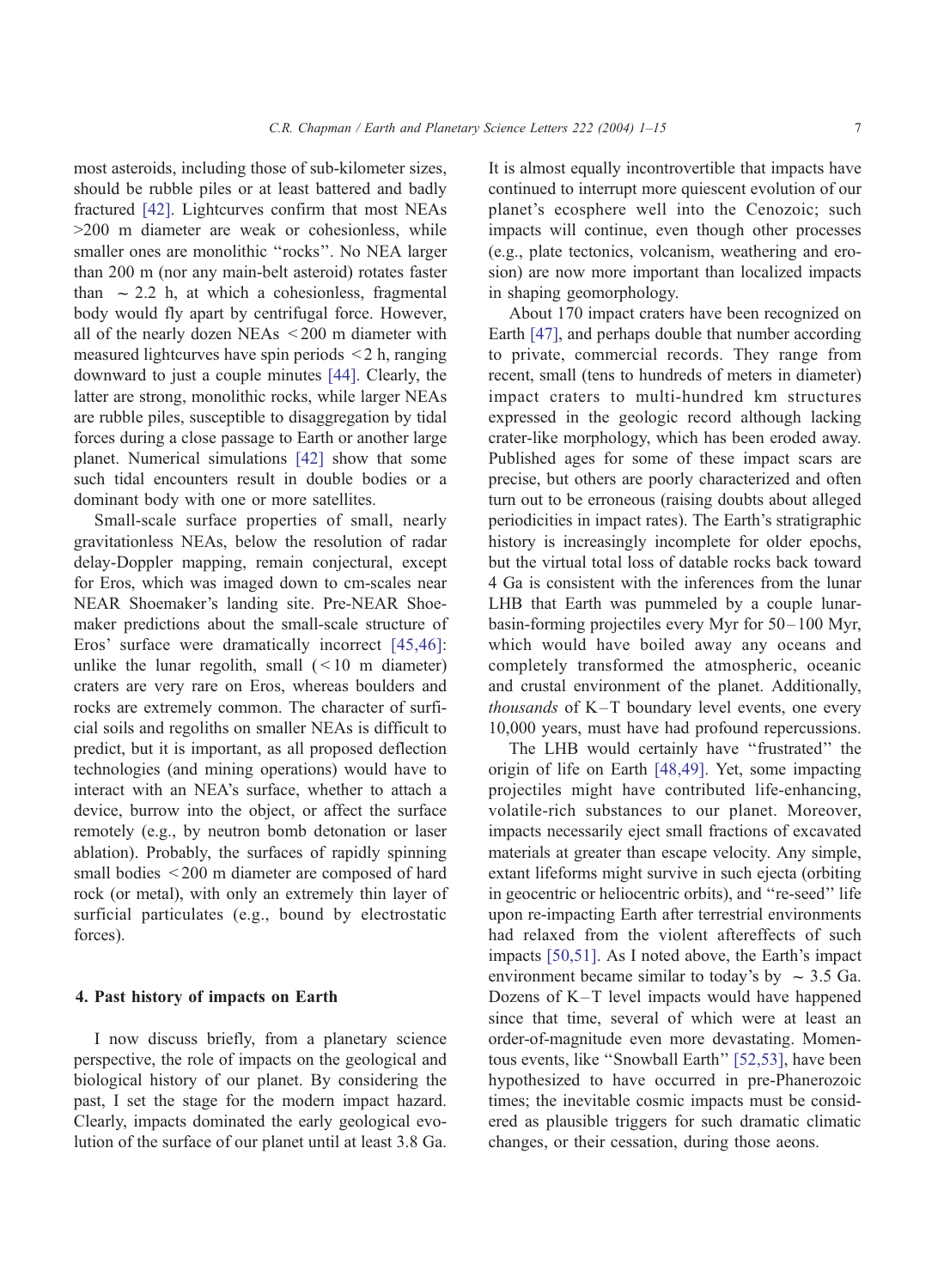During the Phanerozoic, there must have been several  $K-T$  (or greater) impact events, roughly equaling the number of major mass extinctions recorded in the fossil record. Only the  $K-T$  boundary extinction is now accepted as being largely, or exclusively, due to impact (the formation of Chicxulub). Evidence accumulates that the greatest mass extinction of all, the Permian-Triassic event, was exceptionally sudden [\[54\]](#page-14-0) and is associated with evidence for impact [\[55\],](#page-14-0) but generally the search for evidence as robust as what proved the impact origin of the  $K-T$  has been unproductive. Perhaps the  $K-T$  impact was exceptionally efficient in effecting extinction (e.g., because of the composition of the rocks where it hit, or if it were an oblique impact or augmented by accompanying impacts). However, straightforward evaluations of the expected physical [\[56\]](#page-14-0) and biological [\[57\]](#page-14-0) repercussions of massive impacts suggest that any such impact should result in such extreme environmental havoc that a mass extinction would be plausible, although conditions may cause consequences to vary from impacts of similar magnitude [\[58\].](#page-14-0)

I have argued [\[59\]](#page-14-0) that impacts must be exceptionally more lethal globally than any other proposed terrestrial causes for mass extinctions because of two unique features: (a) their environmental effects happen essentially instantaneously (on timescales of hours to months, during which species have little time to evolve or migrate to protective locations) and (b) there are compound environmental consequences (e.g., broiler-like skies as ejecta re-enter the atmosphere, global firestorm, ozone layer destroyed, earthquakes and tsunami, months of ensuing ''impact winter'', centuries of global warming, poisoning of the oceans). Not only the rapidity of changes, but also the cumulative and synergistic consequences of the compound effects, make asteroid impact overwhelmingly more difficult for species to survive than alternative crises. Volcanism, sea regressions, and even sudden effects of hypothesized collapses of continental shelves or polar ice caps are far less abrupt than the immediate (within a couple of hours) worldwide consequences of impact; lifeforms have much better opportunities in longer-duration scenarios to hide, migrate, or evolve. The alternatives also lack the diverse, compounding negative global effects. Only the artificial horror of global nuclear

war or the consequences of a very remote possibility of a stellar explosion near the Sun could compete with impacts for immediate, species-threatening changes to Earth's ecosystem. Therefore, since the NEA impacts inevitably happened, it is plausible that they—and chiefly they alone—caused the mass extinctions in Earth's history (as hypothesized by Raup [\[60\]\)](#page-14-0), even though proof is lacking for specific extinctions. What other process could possibly be so effective? And even if one or more extinctions do have other causes, the largest asteroid/comet impacts during the Phanerozoic cannot avoid having left traces in the fossil record.

## 5. The impact hazard: consequences for society in the 21st century

Cosmic projectiles rain down on us, ranging from the frequent flashes of meteoroids, to less frequent meteorite-producing bolides, to the even less common A-bomb level upper-atmospheric explosions recorded by Earth-orbiting surveillance satellites, to the historically rare Tunguska-level events, and finally to the still rarer but potentially extremely destructive impacts of bodies >100 m diameter, which must be considered not in terms of their frequency but instead in terms of their low but finite probabilities of impacting during the timeframe that is important to us, our children, and our grandchildren—the 21st century.

The statistical frequency of impacts by bodies of various sizes is fairly well known [\(Fig. 1\).](#page-4-0) Less well understood are the physical and environmental consequences of impacts of various sizes. The most thorough evaluation of the environmental physics and chemistry of impacts is by Toon et al. [\[56\];](#page-14-0) later research has elucidated the previously poorly understood phenomena of impact-generated tsunami [\[6,61,62\].](#page-12-0) I have evaluated numerous impact scenarios (see [\[63\]\)](#page-14-0), emphasizing their potential consequences on human society, which are even less well understood than environmental effects. The most comprehensive analysis of the risks of NEA impacts is that of the NASA NEO Science Definition Team (SDT) [\[6\].](#page-12-0)

Although giant impacts are very rare, when the threshold for globally destructive effects is exceeded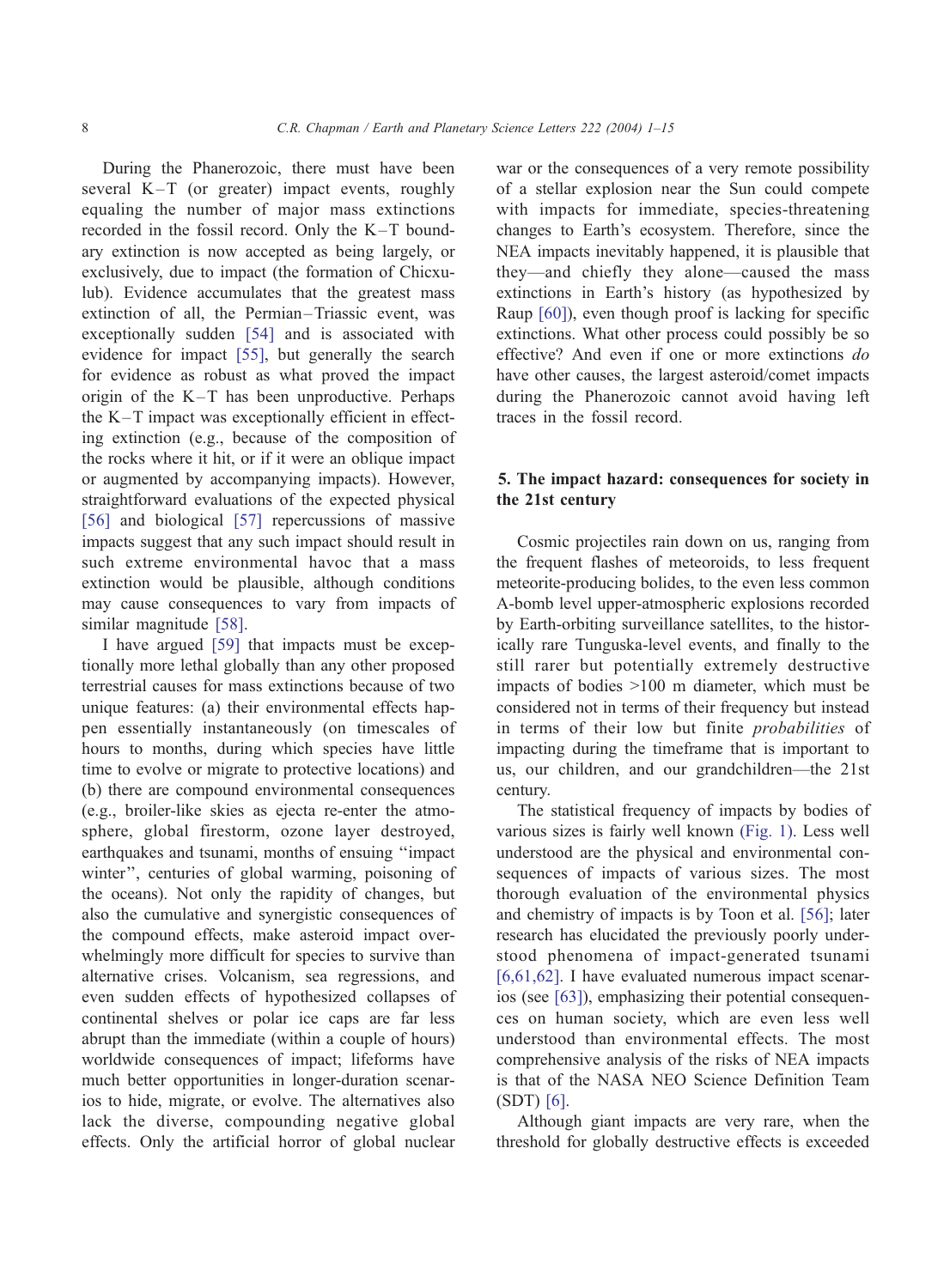(NEAs  $>1.5-3$  km diameter) then the potential mortality is unprecedentedly large, so such impacts dominate mortality [\[64\],](#page-14-0) perhaps 3000 deaths per year worldwide, comparable with mortality from other significant natural and accidental causes (e.g., fatalities in airliner crashes). This motivated the Spaceguard Survey. Now the estimated mortality is somewhat lower,  $\sim 1000$  annual deaths [\[6\]](#page-12-0) due to somewhat lower estimates of the number of NEAs >1 km diameter and somewhat higher estimates of the threshold size for destructive global effects. Since most of that mortality has been eliminated by discovery of 55% of NEAs >1 km diameter and demonstration that none of them will encounter Earth in the next century, the remaining global threat is from the 45% of yet-undiscovered large NEAs plus the minor threat from comets. Once the Spaceguard Survey is complete, the residual global threat will be < 100 annual fatalities worldwide, see Table 1 [\[6\].](#page-12-0)

The SDT [\[6\]](#page-12-0) also evaluated two other sources of mortality due to NEO impactors smaller than those that would cause global effects: (a) impacts onto land, with local and regional consequences analogous to the explosion of a bomb and (b) impacts into an ocean, resulting in inundation of shores by the resulting tsunamis. The SDT evaluated fatalities for land impacts using (a) a model for the radius of destruction by impactors >150 m diameter [\[65\]](#page-14-0) that survive atmospheric penetration with most of their cosmic velocity (although 220 m may be more nearly correct [\[66\]\)](#page-14-0) and (b) a map of population distribution across the Earth. A thorough analysis of the tsunami hazard [\[67\],](#page-14-0) based on reanalysis of wave and run-up physics combined with analysis of coastal populations, provided an estimated number of ''people affected per year'' by impact-generated tsunami. As the SDT notes, historically only  $\sim 10\%$  of people in an inundation zone die, thanks to advance warning and evacuation. Hence, in Table 1, which summarizes

Table 1 Estimated annual worldwide deaths from impacts

|         | Overall hazard<br>Total | Residual hazard |      |         |        |
|---------|-------------------------|-----------------|------|---------|--------|
|         |                         | Total           | Land | Tsunami | Global |
| Minimum | 363                     | 36              | 28   |         |        |
| Nominal | 1090                    | 155             | 51   | 16      | 88     |
| Maximum | 3209                    | 813             | 86   | 32      | 695    |

mortality from land impacts, ocean impacts, and globally destructive impacts, I divide the SDT's estimated tsunami hazard by a factor of 10.

In Table 1, the ''overall hazard'' is that posed by nature, before the Spaceguard Survey started to certify that a fraction of NEAs (more larger ones than smaller ones) will not hit. The ''residual hazard'' (see [Fig. 3\)](#page-9-0) is what is expected after about 2008. Whereas non-global impacts constitute  $\leq 10\%$ of the natural impact hazard, they are nearly half of the residual hazard. The land-impact hazard is chiefly due to bodies 70 –200 m diameter (indeed, the chances are better than 1% that such an impact will kill  $\sim 100,000$  people during the 21st century; larger bodies, 150–600 m are mainly responsible for the somewhat smaller tsunami hazard.

The SDT's main goal was to derive the costbenefit ratio for building an augmented Spaceguard Survey, so they emphasized property damage rather than mortality, which gives greater weight to destruction by tsunamis compared with land impacts. On that basis, they calculated the costs of various ground- and space-based telescope systems that might retire 90% of the residual non-global impact hazard in the next decade or two. The SDT's final recommendation was to proceed, beginning in 2008, with what they calculated would be a cost-effective 7– 20-year program, costing between US\$236 and US\$397 million, designed to discover 90% of PHOs >140 m diameter.

It is subjective to compare the impact hazard, given its inherent low-probability high-consequence character, with other societal hazards. I consider mortality rather than property damage as being more central to fears of impacts. But neither mortality nor economic loss estimates provide a good forecast of how societies respond to different kinds of hazards. The  $\sim$  3000 deaths from the terrorist attacks of September 11, 2001 had dramatic national and international consequences (involving economics, politics, war, etc.), while a similar number of U.S. highway fatalities during the same month were hardly noticed, except by family members and associates of the deceased. Risk perception expert Paul Slovic believes that asteroid impacts have many elements of a ''dreadful'' hazard (being perceived as being involuntary, fatal, uncontrollable, catastrophic and increasing [increasing in news reports,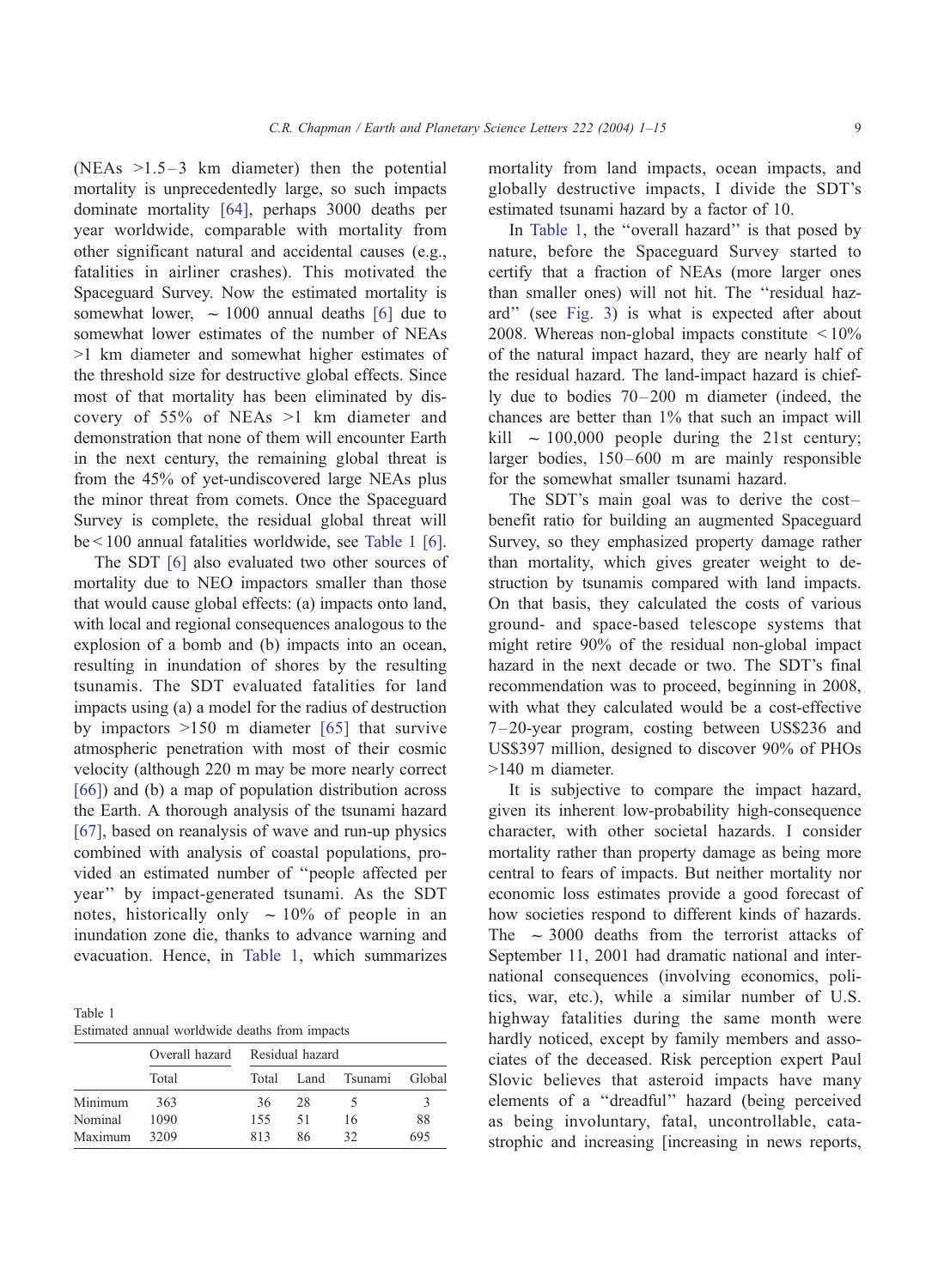<span id="page-9-0"></span>

Fig. 3. Top: Minimum (lower dark bars), nominal (white bars) and maximum (upper dark bars) estimates of deaths per year (averaged over long durations) for the total residual impact hazard as a function of impactor diameter. Bottom: The nominal (white) bars in the top graph are broken down by type of impact. The three tall black bars on the right represent the globally destructive impacts. The remaining black bars show land impacts while the white bars show tsunami mortality. (Based on the data from the SDT [\[6\]\)](#page-12-0).

anyway]), like terrorism or nuclear threats, in contrast with more mundane hazards that may be more serious measured by objective criteria [\[67\].](#page-14-0) Society often spends much—even orders of magnitude more per life saved to reduce ''dreadful'' hazards than mundane ones. For this reason, efforts to reduce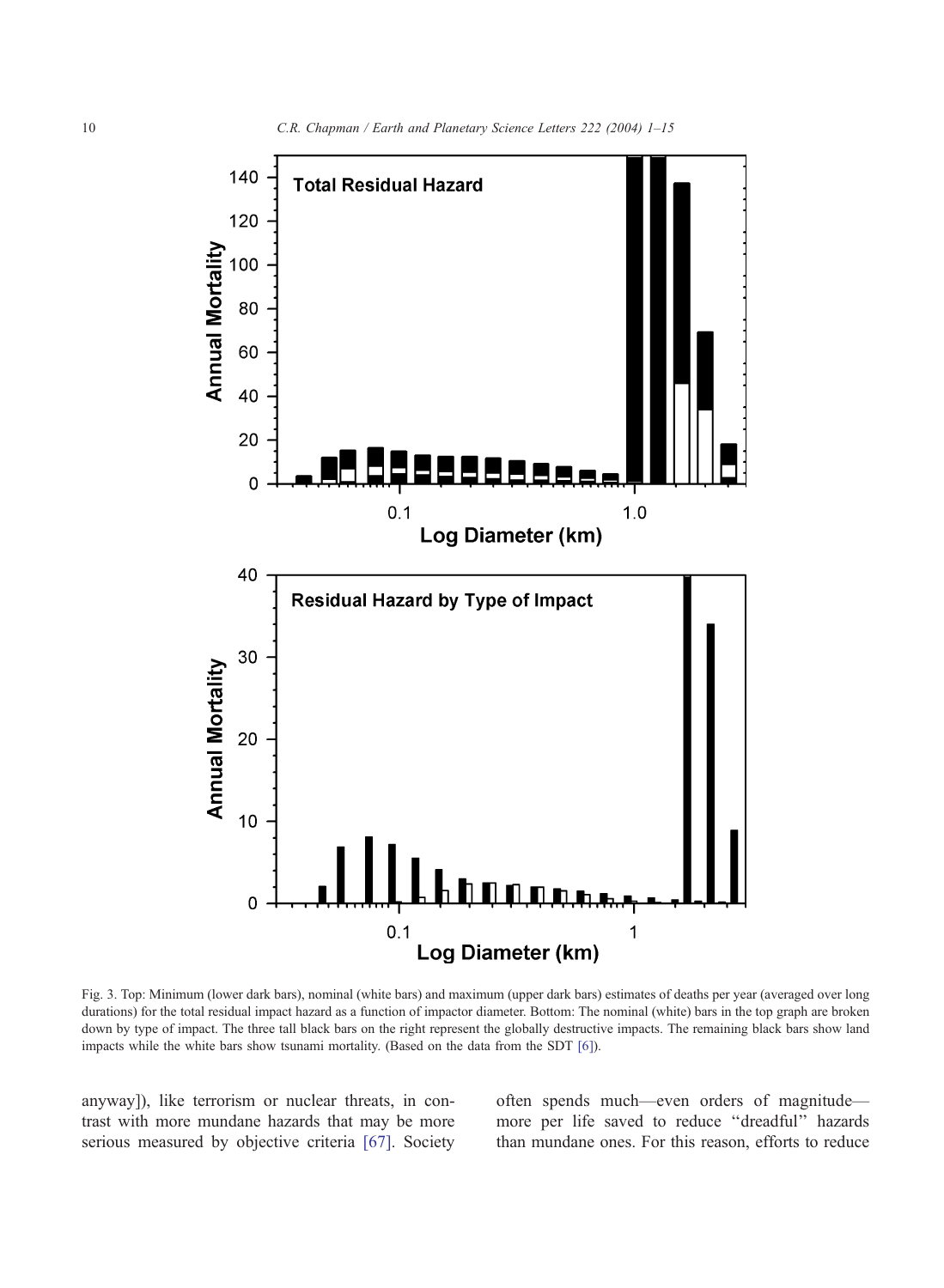the impact hazard and to plan for mitigation (e.g., evacuation of ground zero, storing food supplies in order to survive a global agricultural disaster or developing capabilities to deflect a threatening NEO) may be perceived by many citizens as money well spent. On the other hand, Slovic's public opinion polls show that many others regard the impact hazard as being trivial.

## 6. Three representative scenarios of NEA consequences

I briefly summarize three scenarios (drawn from many more in [\[63\]\)](#page-14-0), which illustrate the breadth of issues that must be confronted in managing potential consequences of NEA impacts. For each impact disaster scenario, I consider the nature of the devastation, the probability that the event will happen, the likely warning time, the possibilities for post-warning mitigation, the nature of issues to be faced in after-event disaster management, and—of most practical interest—what can be done now to prepare in advance.

#### 6.1. 2–3 km diameter civilization destroyer

A million-megaton impact, even though  $\sim 100$ times less energetic than the  $K-T$  impact, would probably destroy civilization as we know it. The dominant immediate global effect would be sudden cooling, lasting many months, due to massive injection of dust into the stratosphere following impact. Agriculture would be largely lost, worldwide, for an entire growing season. Combined with other effects (a firestorm the size of India, destruction of the ozone layer, etc.), it is plausible that billions might die from collapse of social and economic institutions and infrastructure. No nation could avoid direct, as well as indirect, consequences of unprecedented magnitude. Of course, because civilization has never witnessed such an apocalypse, predictions of consequences are fraught with uncertainty.

As discussed earlier, few bodies of these sizes remain undiscovered, so the chances of such an event are probably  $\leq 1$ -in-100,000 during the next century. The warning time would almost certainly be long, in the case of a NEA, but might be only months in the case of a comet. With years or decades of advance warning, a technological mission might be mounted to deflect the NEA so that it would miss the Earth; however, moving such a massive object would be very challenging. In any case, given sufficient warning, many immediate fatalities could be avoided by evacuating ground zero and longer-term casualties could be minimized by storing food supplies to survive the climate catastrophe. Susceptible infrastructure (transportation, communications, medical services) could be strengthened in the years before impact. However, no preparation for mitigation is warranted for such a rare possibility until a specific impact prediction is made and certified. The only advance preparations that might make sense would be at the margins of disaster planning developed for other purposes: considering such an apocalypse might foster ''outof-the-box'' thinking about how to define the outer envelope of disaster contingencies, and thus prove serendipitously useful as humankind faces an uncertain future.

# 6.2. Once-in-a-century mini-Tunguska atmospheric explosion

Consider a 30 –40-m office-building-sized object striking at 100 times the speed of a jetliner. It would explode  $\sim$  15 km above ground, releasing the energy of  $\sim 100$  Hiroshima-scale bombs. Weak structures would be damaged or destroyed by the blast wave out to 20 km. The death toll might be hundreds; although casualties would be far higher in a densely populated place, they would much more likely be zero (i.e., if the impact were in the ocean or a desolate location). Such an event is likely to occur in our grandchildren's lifetime, although most likely over the ocean rather than land. Even with the proposed augmented Spaceguard Survey, it is unlikely that such a small object would be discovered in advance; impact would occur without warning. Since it could occur literally anywhere, there are no location-specific kinds of advance measures that could or should be taken, other than educating people (perhaps especially military forces that might otherwise mistake the event as an intentional attack) about the possibilities for such atmospheric explosions. In the lucky circumstance that the object is discovered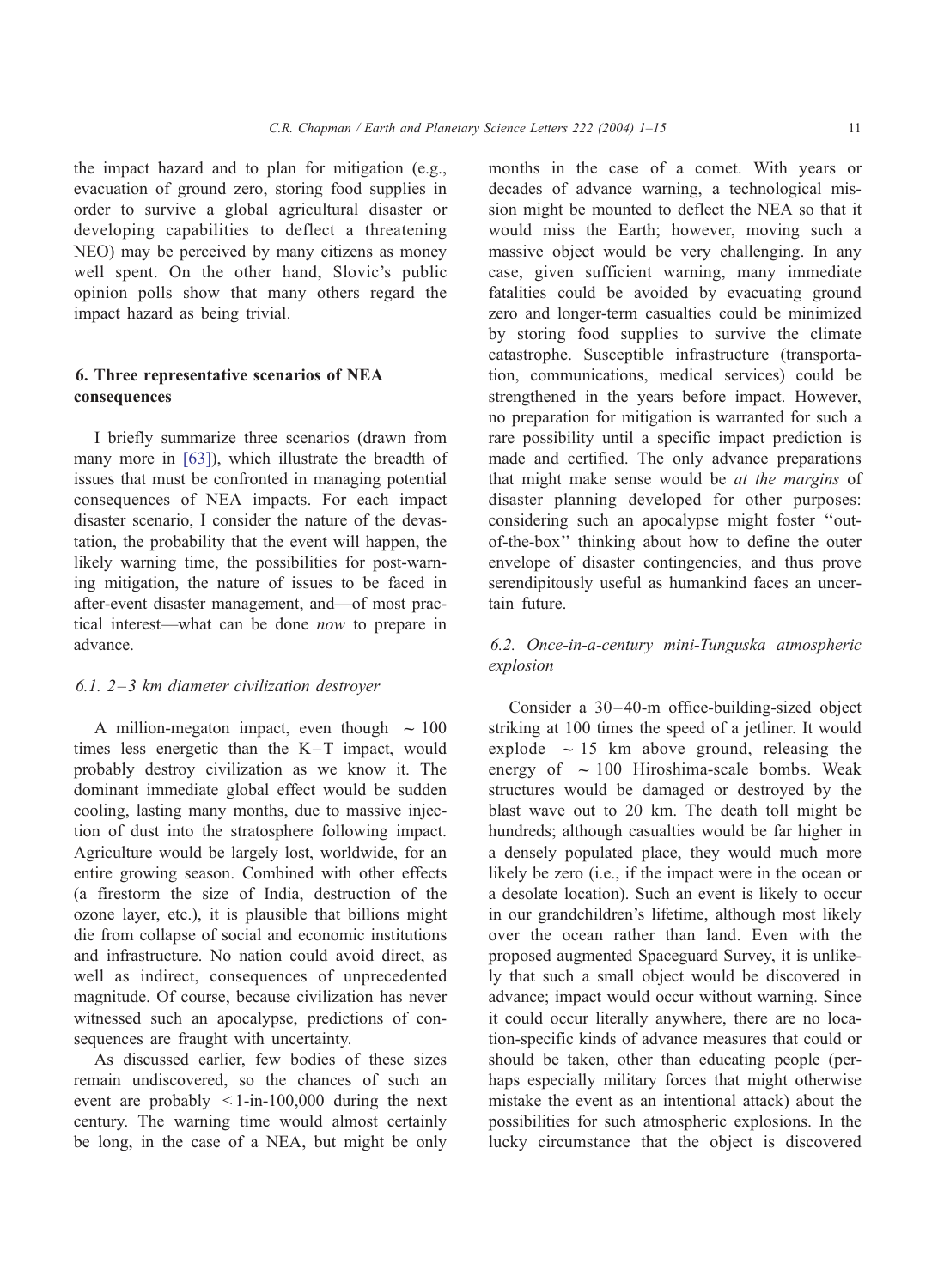years in advance, a relatively modest space mission could deflect such a small body, preventing impact [\[26\].](#page-13-0)

# 6.3. Prediction (or media report) of a near-term impact

This NEA scenario is the one most likely to become an urgent issue for public officials. Indeed, such events have already happened. The problem, which can develop within hours in the 24-h global news media, is that something possibly real about a NEA is twisted by human fallibility and/or hyperbole. Hypothetical examples include: (a) a prediction, a few days in advance, of an actual near-miss ("just"  $60,000$  km from Earth) by a  $>100$ -m asteroid, which might be viewed with alarm by a distrustful public who would still fear an actual impact; (b) the reported (or mis-reported) prediction by a reputable (but mistaken or misquoted) astronomer that a huge impact will occur on a specific day in the future in a particular country, resulting in panic for several days until the report is withdrawn; or (c) a prediction, officially endorsed by an entity like the International Astronomical Union, of a onein-a-few-hundred impact possibility on a specific date decades in the future (Torino Scale = 2; see below), which because of circumstances cannot be refined for months. On January 13/14, 2004, some NEA experts believed for a few hours that there was a  $10-25%$  chance that a just-detected NEA, 30 m in size, would strike the Earth's northern hemisphere just a few days later [\[68\];](#page-14-0) a public announcement of this possible ''mini-Tunguska'' was being considered, but then an amateur astronomer made observations that discounted any imminent impact and the real object was later verified as being much farther away.

Ways to eliminate instances of hype and misunderstanding involve public education about science, critical thinking and risk; familiarizing science teachers, journalists and other communicators with the impact hazard might be especially effective. One approach that has evolved since a 1999 conference in Torino (Turin), Italy, is promulgation of the Torino Scale [\[63,69,70\],](#page-14-0) which attempts to place impact predictions into a sober, rational context (on a 10 point Richter-like scale, predicted impact possibilities usually rate a 0 or 1, and are unlikely to exceed 4 during our lifetimes).

## 7. Evaluation of the modern impact hazard

Unlike other topics in astronomy (except solar flares and coronal mass ejections), only the impact hazard presents serious practical issues for society. Contrasting with most practical issues involving meteorology, geology and geophysics, the impact hazard is both more extreme in potential consequences and yet so rare that it has not even been experienced in more than minor ways in historical times. It has similarities to natural hazards in that its practical manifestations mainly involve familiar destructive processes, such as fire, high winds, earthquakes, falling debris and floods. The impact hazard also ranks with other natural disasters in the mid-range of risks of death [\[67\]:](#page-14-0) much less important than war, disease, famine, automobile accidents or murder but much more important than shark attacks, botulism, fireworks accidents or terrorism. Yet, impacts differ from natural disasters because the hazard is mainly not location-dependent (impacts happen anywhere, not just along faults, although ocean impact effects are amplified along coastlines) and there are no precursor or after-shock events.

There are also similarities and differences compared with terrorism and other human-caused calamities. Like terrorism, the impact hazard is ''dreadful'' (in Slovic's nomenclature), it seems to strike randomly (at least unexpectedly) in time and location, and few have been (or, in my estimation, are likely to be) killed, although in each case many could be killed. Dissimilar attributes include the essential ''act of God'' nature of impacts, whereas terrorism involves willful acts of evil, inspiring retribution. Also, we can probably do something about most impact threats, whereas terrorism and threats of nuclear war are dealt with by such imperfect human endeavors as diplomacy. Another disproportionate comparison involves past public expenditures: hundreds of billions of dollars are being allocated to the war on terrorism compared with a few million spent annually on the impact hazard (mostly funding the Spaceguard Survey).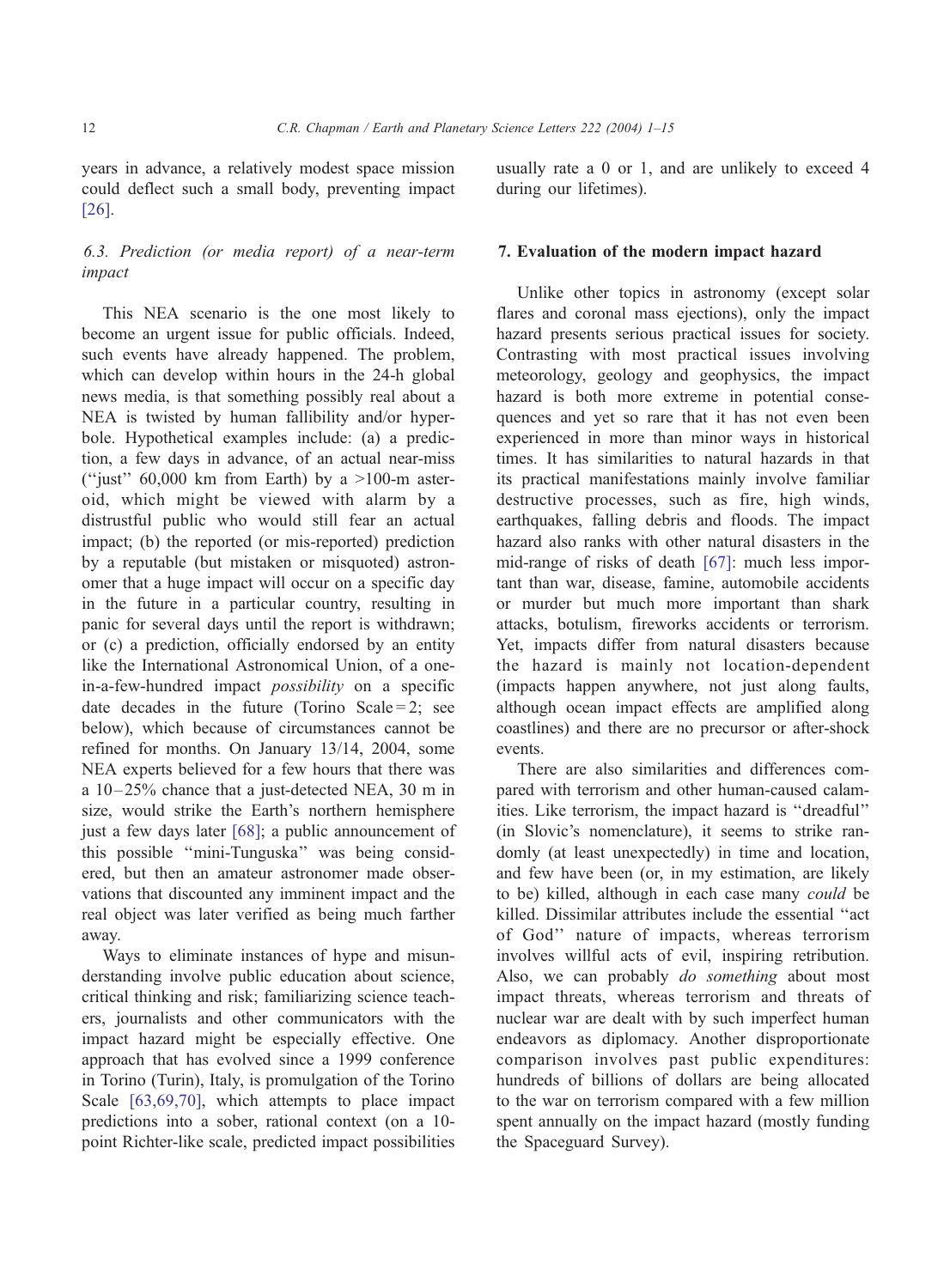<span id="page-12-0"></span>The practical, public implications and requirements of the impact hazard are characterized by its uncertainty and "iffy" nature. Yet, the chief scientific evaluations of the hazard, and thus (because of the subject's popularity) its public promulgation in the news, is skewed with respect to reality. In the last few years, many peer-reviewed papers have been published (often with popular commentaries and even CNN crawlers) about how many >1-km NEAs there are, ranging from lows of  $\sim$  700 [\[71\]](#page-14-0) to highs approaching 1300. Yet far less attention is paid (although not quite none at all (e.g., [\[72\]\)](#page-14-0) to the much greater uncertainties in environmental effects of impacts. And there is essentially no serious, funded research concerning the largest sources of uncertainty—those concerning the psychology, sociology and economics of such extreme disasters which truly determine whether this hazard is of academic interest only or, instead, might shape the course of history. For example, many astronomers and geophysicists, who are amateurs in risk perception and disaster management, assume that ''panic'' is a probable consequence of predicted or actual major asteroid impacts. Yet some social scientists (e.g., [\[73\]\)](#page-14-0) have concluded that people rarely panic in disasters. Such issues, especially in a post-September 11th terrorism context, could be more central to prioritizing the impact hazard than anything earth and space scientists can do. If an actual Earthtargeted body is found, it will be the engineers and disaster managers whose expertise will suddenly be in demand.

I have noted the primacy of psychological perceptions in characterizing the impact hazard. Since impact effects (other than the spectacle of meteors and occasional meteorite falls) have never been experienced by human beings now alive, we can relate to this hazard only theoretically. Since it involves very remote possibilities, the same irrationality applies that governs purchases of lottery tickets or re-building in 100-year floodplains just after a recent 100-year flood. Because society fails to apply objective standards to prioritizing hazard mitigation funding, it is plausible that the residual risks of this hazard might be altogether ignored (the Spaceguard Survey has been cheap, but it becomes increasingly costly to search for the remaining, small NEAs); or society may instead over-react and give ''planetary defense'' more priority than battling such clear-and-present dangers as influenza. Yet, contrasting with the irrational perceptions of the impact hazard, it potentially can be mitigated in much more concrete ways than is true of most hazards. An impact can be predicted in advance in ways that remain imperfect [\[70\]](#page-14-0) but are much more reliable than predictions of earthquakes or even storms, and the components of technology exist—at affordable costs given the consequences of an actual impact—to move any threatening object away and avoid the disaster altogether. In contrast with the dinosaurs, human beings have the insight and capability to avoid extinction by impacts.

#### Acknowledgements

I thank Chris Koeberl, Rick Binzel and Larry Nittler for helpful reviews. Preparation of this review was assisted by the Alan Harris, David Morrison and members of the B612 Foundation. [AH]

#### References

- [1] Z. Ceplecha, Meteoroids: an item in the inventory, in: T.W. Rettig, J.M. Hahn (Eds.), Completing the Inventory of the Solar System, Astron. Soc. Pac. Conf. Ser., vol. 107, 1996, pp. 75 – 84.
- [2] S.J. Weidenschilling, Formation of planetesimals and accretion of the terrestrial planets, Space Sci. Rev. 92 (2000)  $295 - 310$ .
- [3] W.F. Bottke Jr., D. Vokrouhlický, D.P. Rubincam, M. Brož, The effect of Yarkovsky thermal forces on the dynamical evolution of asteroids and meteoroids, in: W.F. Bottke Jr., A. Cellino, P. Paolicchi, R.P. Binzel (Eds.), Asteroids, vol. III, Univ. Arizona Press, Tucson, 2002, pp. 395 – 408.
- [4] S.F. Dermott, D.D. Durda, K. Grogan, T.J.J. Kehoe, Asteroidal dust, in: W.F. Bottke Jr., A. Cellino, P. Paolicchi, R.P. Binzel (Eds.), Asteroids, vol. III, Univ. Arizona Press, Tucson, 2002, pp. 423 – 442.
- [5] W.F. Bottke, A. Morbidelli, R. Jedicke, J.-M. Petit, H.F. Levison, P. Michel, T.S. Metcalfe, Debiased orbital and absolute magnitude distribution of the near-Earth objects, Icarus 156 (2002) 399 – 433.
- [6] Near-Earth Object Science Definition Team, Study to Determine the Feasibility of Extending the Search for Near-Earth Objects to Smaller Limiting Diameters, NASA Office of Space Science, Solar System Exploration Div., Washington, DC, 2003, 154 pp., [http://neo.jpl.nasa.gov/neo/neoreport030825.]( http:\\www.neo.jpl.nasa.gov\neo\neoreport030825.pdf ) pdf.
- [7] T.S. Culler, T.A. Becker, R.A. Muller, P.R. Renne, Lunar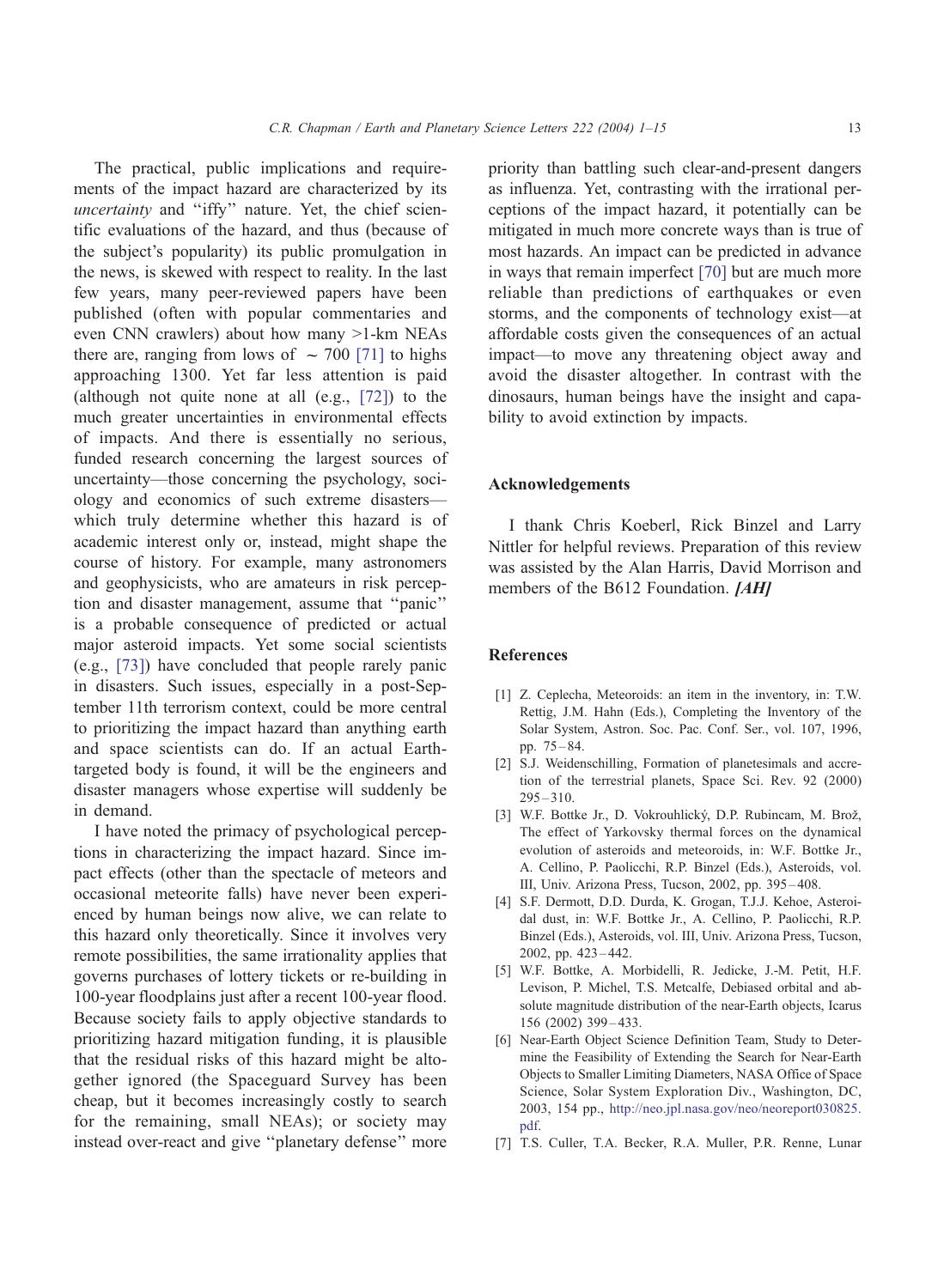impact history from  ${}^{40}Ar/{}^{39}Ar$  dating of glass spherules, Science 287 (2000) 1785-1788.

- [8] G. Ryder, Mass flux in the ancient Earth-Moon system and benign implications for the origin of life on Earth, J. Geophys. Res. 107 (E4) (2002) 5022 (doi: 10.1029/2001JE001583).
- [9] W.K. Hartmann, Megaregolith evolution and cratering cataclysm models—lunar cataclysm as a misconception (28 years later), Meteorit. Planet. Sci. 38 (2003) 579 – 593.
- [10] J.E. Chambers, J.J. Lissauer, A. Morbidelli, Planet V and the origin of the lunar Late Heavy Bombardment, Bull.-Am. Astron. Soc. 33 (2001) 1082.
- [11] H. Atkinson, C. Tickell, D. Williams (Eds.), Report of the Task Force on Potentially Hazardous Near Earth Objects, British National Space Centre, London, 2000, 54 pp.
- [12] F. Watson, Between the Planets, The Blakiston Co., Philadelphia, 1941, 222 pp.
- [13] R.B. Baldwin, The Face of the Moon, Univ. Chicago Press, Chicago, 1949, 239 pp.
- [14] E.J. Öpik, On the catastrophic effect of collisions with celestial bodies, Ir. Astron. J. 5 (1958) 36.
- [15] E.M. Shoemaker, Impact mechanics at Meteor Crater, Arizona, in: B.M. Middlehurst, G.P. Kuiper (Eds.), The Moon Meteorites and Comets, Univ. Chicago Press, Chicago, 1963, pp. 301 – 336.
- [16] R.B. Leighton, B.C. Murray, R.P. Sharp, J.D. Allen, R.K. Sloan, Mariner IV photography of Mars: initial results, Science 149 (1965) 627-630.
- [17] L.W. Alvarez, W. Alvarez, F. Asaro, H.V. Michel, Extraterrestrial cause for the Cretaceous –Tertiary extinction, Science 208  $(1980)$  1095 – 1108.
- [18] A.R. Hildebrand, W.V. Boynton, Proximal Cretaceous –Tertiary boundary impact deposits in the Caribbean, Science 248 (1990) 843 – 847 (see also); A.R. Hildebrand, W.V. Boynton, Cretaceous ground zero, Nat. Hist. (6) (1991) 47-53;

G.T. Penfield, Pre-Alvarez impact, Nat. Hist., (6) (1991) 4.

- [19] J.D. Archibald, Dinosaur extinction: changing views, in: J.G. Scotchmoor, D.A. Springer, B.H. Breithaupt, A.R. Fiorillo (Eds.), Dinosaurs: The Science Behind the Stories, American Geological Institute, 2002, pp. 99 – 106.
- [20] D. Morrison (Ed.), The Spaceguard Survey: Report of the NASA International Near-Earth Object Detection Workshop, NASA, Washington, DC, 1992, [http://impact.arc.nasa.gov/]( http:\\www.impact.arc.nasa.gov\reports\spaceguard\index.html ) reports/spaceguard/index.html.
- [21] E.M. Shoemaker (Ed.), Report of the Near-Earth Objects Survey Working Group, NASA, Washington, DC, 1995, [http://]( http:\\impact.arc.nasa.gov\reports\neoreport\index.html ) impact.arc.nasa.gov/reports/neoreport/index.html.
- [22] G.H. Canavan, J.C. Solem, J.D.G. Rather (Eds.), Proceedings of the Near-Earth-Object Interception Workshop, Los Alamos Natl. Lab. LA-12476-C, Los Alamos NM, 1993, 296 pp.
- [23] Proceedings of the Planetary Defense Workshop, Lawrence Livermore Natl. Lab. CONF-9505266, Livermore CA, 1995, 513 pp.
- [24] T. Gehrels (Ed.), Hazards due to Comets and Asteroids, Univ. Arizona Press, Tucson, 1994, 1300 pp.
- [25] J.L. Remo (Ed.), Near-Earth Objects: The United Nations

International Conference, Annals of the New York Academy of Sciences, vol. 822, 632 pp.

- [26] M.J.S. Belton (Ed.), Mitigation of Hazardous Comets and Asteroids, Cambridge Univ. Press, Cambridge, 2004, in press.
- [27] C. Koeberl, K.G. MacLeod (Eds.), Catastrophic Events and Mass Extinctions: Impacts and Beyond, Geological Soc. America, Boulder CO, Special Paper, vol. 356, 746 pp.
- [28] W.F. Bottke Jr., A. Cellino, P. Paolicchi, R.P. Binzel (Eds.), Asteroids, vol. III, Univ. Arizona Press, Tucson, 2002, 785 pp.
- [29] G.H. Stokes, J.B. Evans, S.M. Larson, Near-Earth asteroid search programs, in: W.F. Bottke Jr., A. Cellino, P. Binzel, R.P. Binzel (Eds.), Asteroids, vol. III, Univ. Arizona Press, Tucson, 2002, pp. 45-54.
- [30] P. Brown, R.E. Spalding, D.O. ReVelle, E. Tagliaferri, S.P. Worden, The flux of small near-Earth objects colliding with the Earth, Nature 420 (2002) 294 – 296.
- [31] D. Vokrouhlichý, P. Farinella, Efficient delivery of meteorites to the Earth from a wide range of asteroid parent bodies, Nature 407 (2000) 606-608.
- [32] C.R. Chapman, Space weathering of asteroid surfaces, Annu. Rev. Earth Planet. Sci. (2004) (in press) doi: 10.1146/annurev. earth.32.101802.120453.
- [33] S.J. Bus, F. Vilas, M.A. Barucci, Visible-wavelength spectroscopy of asteroids, in: W.F. Bottke Jr., A. Cellino, P. Paolicchi, R.P. Binzel (Eds.), Asteroids, vol. III, Univ. Arizona Press, Tucson, 2002, pp. 169–182.
- [34] S.J. Ostro, R.S. Hudson, L.A.M. Benner, J.D. Giorgini, C. Magri, J.-L. Margot, M.C. Nolan, Asteroid radar astronomy, in: W.F. Bottke, A. Cellino, P. Paolicchi, R.P. Binzel (Eds.), Asteroids, vol. III, Univ. Arizona Press, Tucson, 2002, pp. 151-168.
- [35] J.F. Bell III, et al., Near-IR reflectance spectroscopy of 433 Eros from the NIS instrument on the NEAR mission, Icarus 155 (2002) 119 – 144.
- [36] T.J. McCoy, et al., The composition of 433 Eros: a mineralogical – chemical synthesis, Meteorit. Planet. Sci. 36 (2001)  $1661 - 1672.$
- [37] R.P. Binzel, D.F. Lupishko, M. DiMartino, R.J. Whiteley, G.J. Hahn, Physical properties of near-Earth objects, in: W.F. Bottke Jr., A. Cellino, P. Paolicchi, R.P. Binzel (Eds.), Asteroids, vol. III, Univ. Arizona Press, Tucson, 2002, pp. 255 – 271.
- [38] V.R. Oberbeck, M. Aoyagi, Martian doublet craters, J. Geophys. Res. 77 (1972) 2419 – 2432.
- [39] C.M. Cook, H.J. Melosh, W.F. Bottke Jr., Doublet craters on Venus, Icarus 165 (2003) 90-100.
- [40] W.J. Merline, S.J. Weidenschilling, D.D. Durda, J.L. Margot, P. Pravec, A.D. Storrs, Asteroids do have satellites, in: W.F. Bottke Jr., A. Cellino, P. Paolicchi, R.P. Binzel (Eds.), Asteroids, vol. III, Univ. Arizona Press, Tucson, 2002, pp. 289 – 312.
- [41] E. Asphaug, W. Benz, Size, density, and structure of Comet Shoemaker-Levy 9 inferred from the physics of tidal breakup, Icarus 121 (1996) 225 – 248.
- [42] D.C. Richardson, Z.M. Leinhardt, H.J. Melosh, W.F. Bottke Jr., E. Asphaug, Gravitational aggregates: evidence and evolution, in: W.F. Bottke Jr., A. Cellino, P. Paolicchi, R.P. Binzel

<span id="page-13-0"></span>